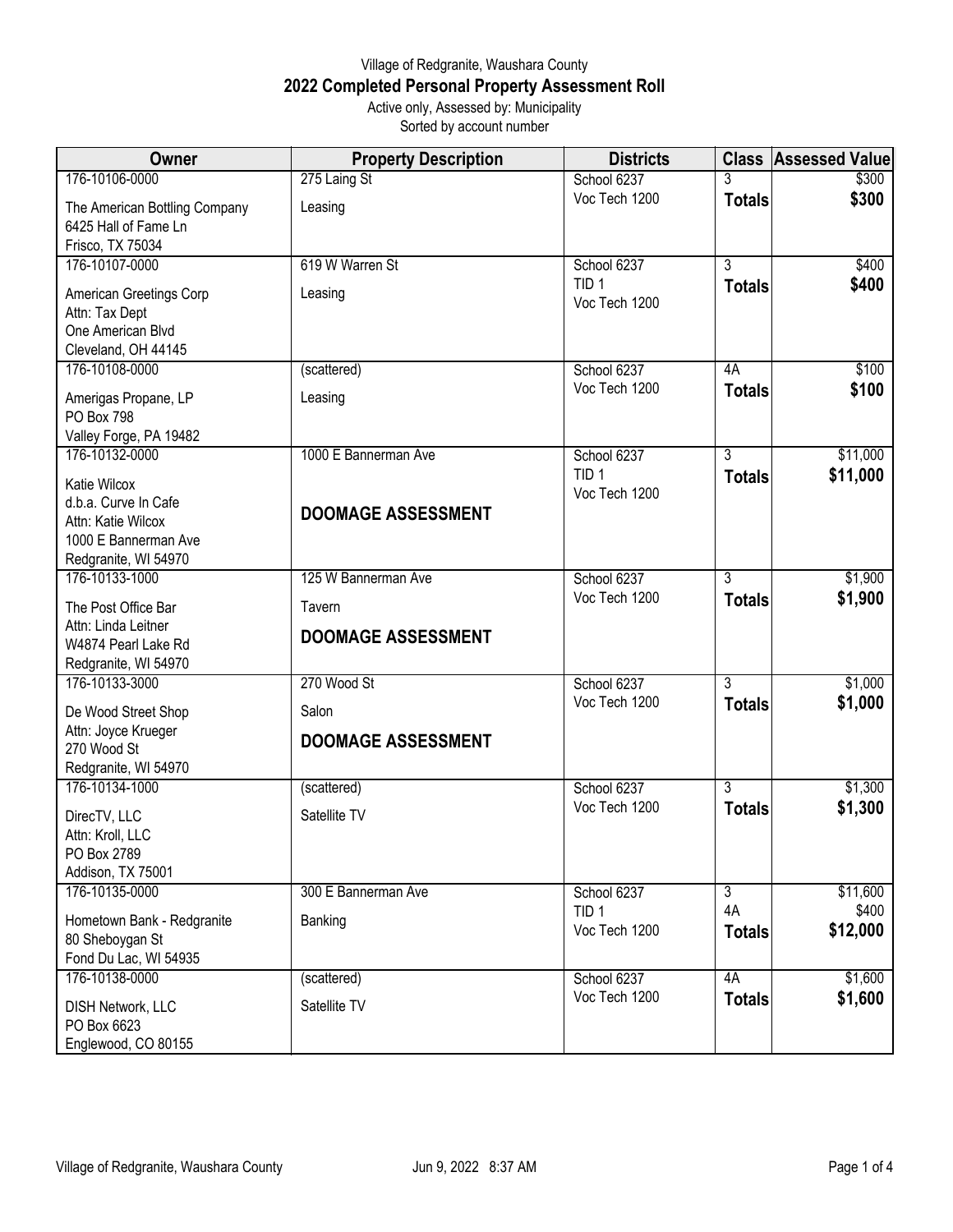| Owner                                        | <b>Property Description</b> | <b>Districts</b>                  | <b>Class</b>         | <b>Assessed Value</b> |
|----------------------------------------------|-----------------------------|-----------------------------------|----------------------|-----------------------|
| 176-10139-0000                               | 619 W Warren St             | School 6237                       | 3                    | \$19,400              |
| Dolgencorp, LLC                              | Retail                      | TID <sub>1</sub><br>Voc Tech 1200 | 4A                   | \$1,800               |
| d.b.a. Dollar General #11718                 |                             |                                   | <b>Totals</b>        | \$21,200              |
| Attn: Corporate Tax Consulting               |                             |                                   |                      |                       |
| PO Box 503410<br>Indianapolis, IN 46256-3410 |                             |                                   |                      |                       |
| 176-10140-0000                               | 201 E Bannerman Ave         | School 6237                       | $\overline{3}$       | \$5,600               |
|                                              |                             | Voc Tech 1200                     | <b>Totals</b>        | \$5,600               |
| Elmer's Place<br>Attn: Sandra Faber          | Tavern                      |                                   |                      |                       |
| PO Box 289                                   | <b>DOOMAGE ASSESSMENT</b>   |                                   |                      |                       |
| Redgranite, WI 54970-0289                    |                             |                                   |                      |                       |
| 176-10145-0000                               | State Highway 21            | School 6237                       | 4A                   | \$3,300               |
| Ferrellgas/Blue Rhino                        | Retail                      | Voc Tech 1200                     | <b>Totals</b>        | \$3,300               |
| Attn: Operating Tax Dept                     |                             |                                   |                      |                       |
| One Liberty Plaza                            |                             |                                   |                      |                       |
| Liberty, MO 64068                            | 717 E Bannerman Ave         |                                   |                      |                       |
| 176-10162-0000                               |                             | School 6237<br>TID <sub>1</sub>   | 3<br><b>Totals</b>   | \$12,700<br>\$12,700  |
| Rg Hotels, Inc.                              | Hotel                       | Voc Tech 1200                     |                      |                       |
| Attn: Paresh Patel<br>717 E Bannerman Ave    |                             |                                   |                      |                       |
| Redgranite, WI 54970                         |                             |                                   |                      |                       |
| 176-10168-0000                               | 105 W Bannerman Ave         | School 6237                       | $\overline{3}$       | \$200                 |
| The Hair Shop                                | Salon                       | Voc Tech 1200                     | <b>Totals</b>        | \$200                 |
| PO Box 11                                    |                             |                                   |                      |                       |
| Redgranite, WI 54970-0011                    |                             |                                   |                      |                       |
| 176-10185-0000                               | 900 E Bannerman Ave         | School 6237                       | $\overline{3}$<br>4A | \$12,900              |
| Condon Oil                                   | Conv.Store                  | Voc Tech 1200                     | <b>Totals</b>        | \$3,300<br>\$16,200   |
| d.b.a. Conv Store & Subway                   |                             |                                   |                      |                       |
| 126 E Jackson St<br>Ripon, WI 54971          |                             |                                   |                      |                       |
| 176-10245-0000                               | 549 W Bannerman Ave         | School 6237                       | $\overline{3}$       | \$49,900              |
| Kwik Trip Inc #781                           | Conv.Store                  | Voc Tech 1200                     | <b>Totals</b>        | \$49,900              |
| 1626 Oak St                                  |                             |                                   |                      |                       |
| La Crosse, WI 54602                          |                             |                                   |                      |                       |
| 176-10265-0000                               | 117 W Bannerman Ave         | School 6237                       | $\overline{3}$       | \$1,800               |
| Mosiers Sporting/Mosier's Gas Service        | Retail                      | Voc Tech 1200                     | 4A<br><b>Totals</b>  | \$300<br>\$2,100      |
| Attn: Mike Mosier                            | <b>DOOMAGE ASSESSMENT</b>   |                                   |                      |                       |
| PO Box 262<br>Redgranite, WI 54970           |                             |                                   |                      |                       |
| 176-10267-0000                               | 126B Bannerman Ave          | School 6237                       | $\overline{3}$       | \$2,800               |
| Nuance Hair Design, LLC                      | Salon                       | Voc Tech 1200                     | <b>Totals</b>        | \$2,800               |
| PO Box 351                                   |                             |                                   |                      |                       |
| Redgranite, WI 54970-0351                    | <b>DOOMAGE ASSESSMENT</b>   |                                   |                      |                       |
| 176-10276-0000                               | (scattered)                 | School 6237                       | 4A                   | \$7,000               |
| Grayhawk Leasing, LLC                        | Wholesale                   | TID <sub>1</sub>                  | <b>Totals</b>        | \$7,000               |
| PO Box 565048                                |                             | Voc Tech 1200                     |                      |                       |
| Dallas, TX 75356                             |                             |                                   |                      |                       |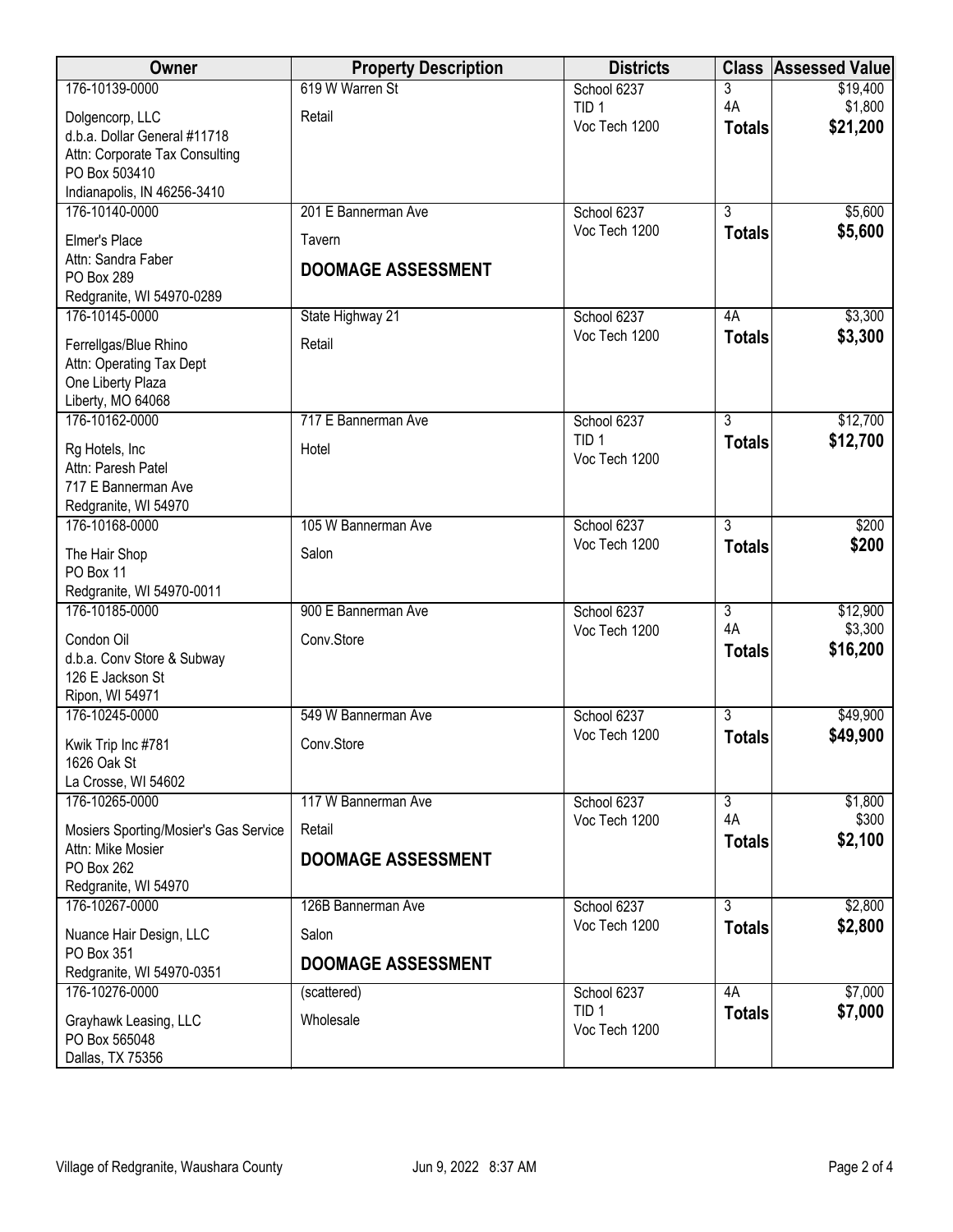| Owner                                      | <b>Property Description</b> | <b>Districts</b>                  |                | <b>Class Assessed Value</b> |
|--------------------------------------------|-----------------------------|-----------------------------------|----------------|-----------------------------|
| 176-10285-0000                             | 401 Preston Ln              | School 6237                       | 3              | \$4,200                     |
| Preston Place Partnership                  | Assissted Living            | TID <sub>1</sub><br>Voc Tech 1200 | 4A             | \$200<br>\$4,400            |
| Attn: Donald Gohlke                        |                             |                                   | <b>Totals</b>  |                             |
| PO Box 120                                 |                             |                                   |                |                             |
| Neshkoro, WI 54960-0120<br>176-10295-0000  | 1100 E Bannerman Ave        | School 6237                       | $\overline{3}$ | \$1,400                     |
|                                            |                             | TID <sub>1</sub>                  | 4A             | \$200                       |
| Redgranite Family Chiropractic             | Chiropractor                | Voc Tech 1200                     | <b>Totals</b>  | \$1,600                     |
| Attn: Eric Boettcher, DC<br>PO Box 447     |                             |                                   |                |                             |
| Redgranite, WI 54970-0447                  |                             |                                   |                |                             |
| 176-10299-0000                             | 162 W Bannerman Ave         | School 6237                       | $\overline{3}$ | \$3,900                     |
| <b>BR</b> Diner                            | Restaurant                  | Voc Tech 1200                     | <b>Totals</b>  | \$3,900                     |
| Attn: Roger & Becky White                  |                             |                                   |                |                             |
| PO Box 13                                  |                             |                                   |                |                             |
| Redgranite, WI 54970                       |                             |                                   |                |                             |
| 176-10300-0000                             | 167 W Bannerman Ave         | School 6237<br>TID <sub>1</sub>   | $\overline{3}$ | \$12,200                    |
| Robert A Ruminski Funeral Home             | <b>Funeral Home</b>         | Voc Tech 1200                     | <b>Totals</b>  | \$12,200                    |
| Attn: Robert A Ruminski<br>PO Box 16       | <b>DOOMAGE ASSESSMENT</b>   |                                   |                |                             |
| Redgranite, WI 54970-0016                  |                             |                                   |                |                             |
| 176-10310-0000                             | 127 W Bannerman Ave         | School 6237                       | $\overline{3}$ | \$6,500                     |
| Schafer, Diane                             | <b>Bowling Lanes</b>        | Voc Tech 1200                     | <b>Totals</b>  | \$6,500                     |
| d.b.a. Lambeaul Lanes                      |                             |                                   |                |                             |
| N4575 Cty Rd EE                            | <b>DOOMAGE ASSESSMENT</b>   |                                   |                |                             |
| Redgranite, WI 54970                       |                             |                                   |                |                             |
| 176-10312-0000                             | 125 E Bannerman Ave         | School 6237                       | 3<br>4A        | \$1,400                     |
| Sanickers Pub                              | Bar                         | Voc Tech 1200                     | <b>Totals</b>  | \$400<br>\$1,800            |
| N854 Holiday Ln                            |                             |                                   |                |                             |
| Neshkoro, WI 54960<br>176-10319-0000       | 200 W Bannerman Ave         | School 6237                       | 4A             | \$2,100                     |
|                                            |                             | Voc Tech 1200                     | <b>Totals</b>  | \$2,100                     |
| Dave's Complete Auto Service, LLC          | Auto Repair                 |                                   |                |                             |
| Attn: Dave Schendel<br>200 W Dannerman Ave | <b>DOOMAGE ASSESSMENT</b>   |                                   |                |                             |
| PO Box 473                                 |                             |                                   |                |                             |
| Red Granite, WI 54970                      |                             |                                   |                |                             |
| 176-10330-0000                             | 401 Preston Ln              | School 6237                       | $\overline{3}$ | \$200                       |
| Wabasha Leasing, LLC                       | Leasing                     | TID <sub>1</sub><br>Voc Tech 1200 | <b>Totals</b>  | \$200                       |
| PO Box 80615                               |                             |                                   |                |                             |
| Indianapolis, IN 46280<br>176-10590-0000   |                             |                                   | $\overline{3}$ | \$3,000                     |
|                                            | (scattered)                 | School 6237<br>Voc Tech 1200      | <b>Totals</b>  | \$3,000                     |
| Canon Financial Services, Inc              | Services                    |                                   |                |                             |
| 158 Gaither Dr<br>PO Box 5008              |                             |                                   |                |                             |
| Mt Laurel, NJ 08054                        |                             |                                   |                |                             |
| 176-10610-0000                             | 619 W Warren St             | School 6237                       | 4A             | \$100                       |
| Redbox Automated Retail                    | <b>DVD/Game Rental</b>      | TID <sub>1</sub>                  | <b>Totals</b>  | \$100                       |
| PO Box 72210                               |                             | Voc Tech 1200                     |                |                             |
| Phoenix, AZ 85050                          |                             |                                   |                |                             |